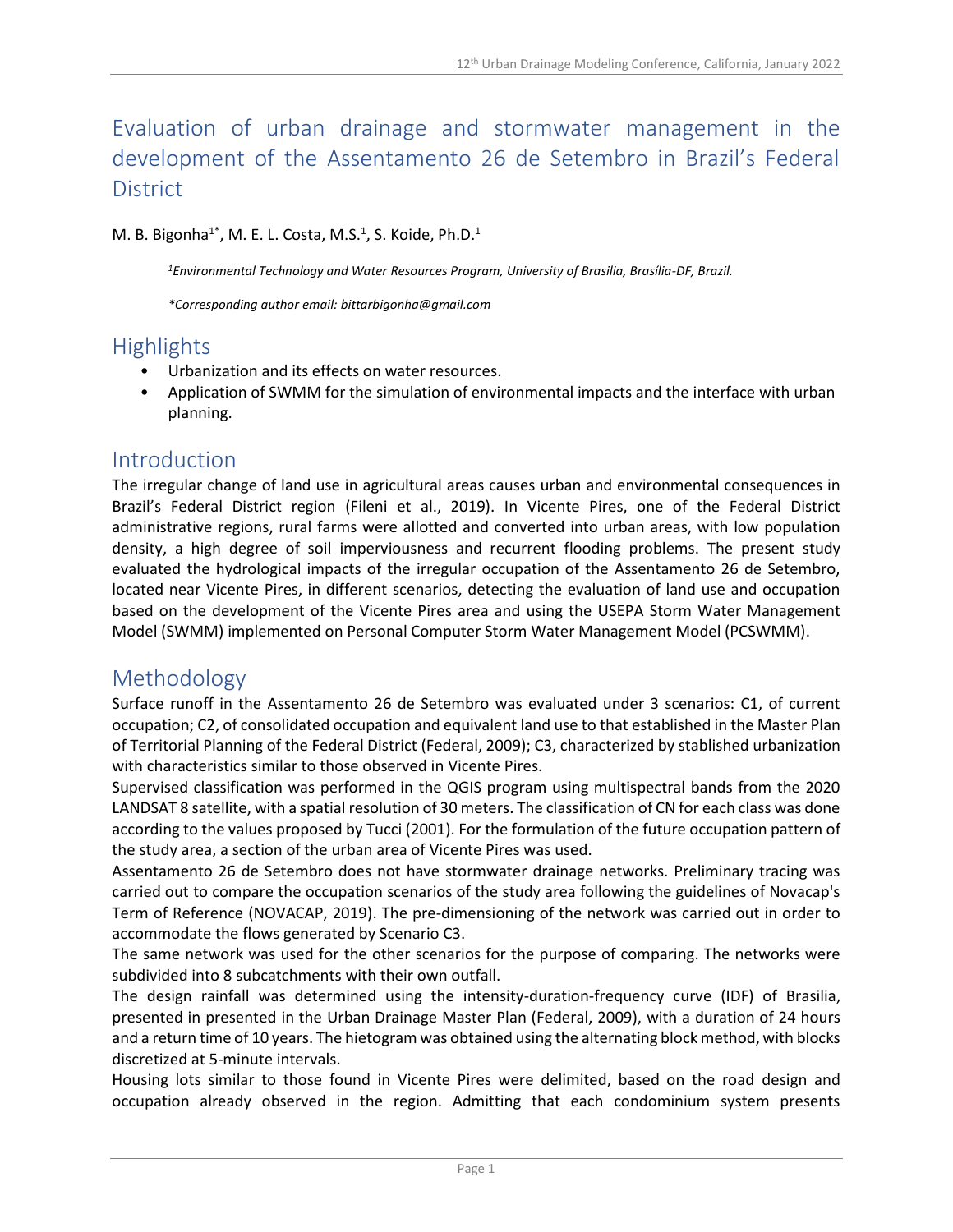convergence of stormwater runoff, the limits of the lots were considered coincident with the limits of the urban subcatchments.

## Results and discussion

The percentage of areas observed in the land use study for each class in scenarios C1 and C3 was obtained. A high value was recorded for the exposed soil class in C1. There was small variation in the low urbanization class and a large increase in the high urbanization percentage, as well as a decrease in vegetation from C1 to C3. The variations point to a tendency of highly impermeable occupation of the available areas. By crossing information of soil type and land use in C1 and C3, it was possible to define the curve-number (CN) parameter. For the study of C2 an average CN of 55 was applied for all urban subcatchments, equivalent to cultivated areas with soil conservation and pastures in good conditions (TUCCI, 2001), land use indicated in Master Plan of Territorial Planning (DF, 2009).

In C1, the maximum flow values obtained exceeded, in 6 of the 8 points of discharge, the maximum value allowed of flow by the Adasa resolution (ADASA, 2011), which regulates stormwater discharges in the Federal District. The values obtained for C2 were below the limit established by the regulatory agency. The result indicates that the occupation originally planned for the area would present acceptable additional runoff.

Comparing C1 and C2, it is evident the distance that the region already presents in the impermeabilization process and increase of runoff pattern in relation to what was proposed by the Master Plan of Territorial Planning. It was verified that, for C1, at some of the points of discharge, the runoff flow already presents an excess close to that obtained in C3.

For all outfalls, C3 presented flows that exceed the limits established by Adasa (2011), with effluent flow up to approximately five times higher than that set by the regulatory agency. One C1 outflow had a maximum value that exceeded the indicated flow by 4.5 times, which confirms the high potential for increasing flows when considering the situation of occupation with high soil imperviousness.

Table 1 shows the maximum values reached at the outlets for the different scenarios and the maximum flow rate admitted by Adasa (2011). It is important to note that the values were obtained by modeling without calibration. The performance of all the drainage subsystems presents the same trend. Thus, only hydrographs of the different scenarios for the outflow OF1 are shown in Figure 1, while the other results are presented in tabular form in Table 1.

|                | OF1   | OF2  | OF3   | OF4   | OF5  | OF6  | OF7   | OF8   |
|----------------|-------|------|-------|-------|------|------|-------|-------|
| C1             | 3.82  | 2.07 | 7.49  | 11.06 | 1.93 | 0.51 | 6.03  | 4.78  |
| C <sub>2</sub> | 1.01  | 0.30 | 1.51  | 2.07  | 0.79 | 0.48 | 1.77  | 2.26  |
| C3             | 11.04 | 3.02 | 13.82 | 21.45 | 6.68 | 4.39 | 15.97 | 24.32 |
| Q regulated    | 2.50  | 0.95 | 4.15  | 4.68  | 2.01 | 1.20 | 4.08  | 4.86  |

**Table 1.** Maximum flows of the proposed subsystems (m<sup>3</sup>/s).